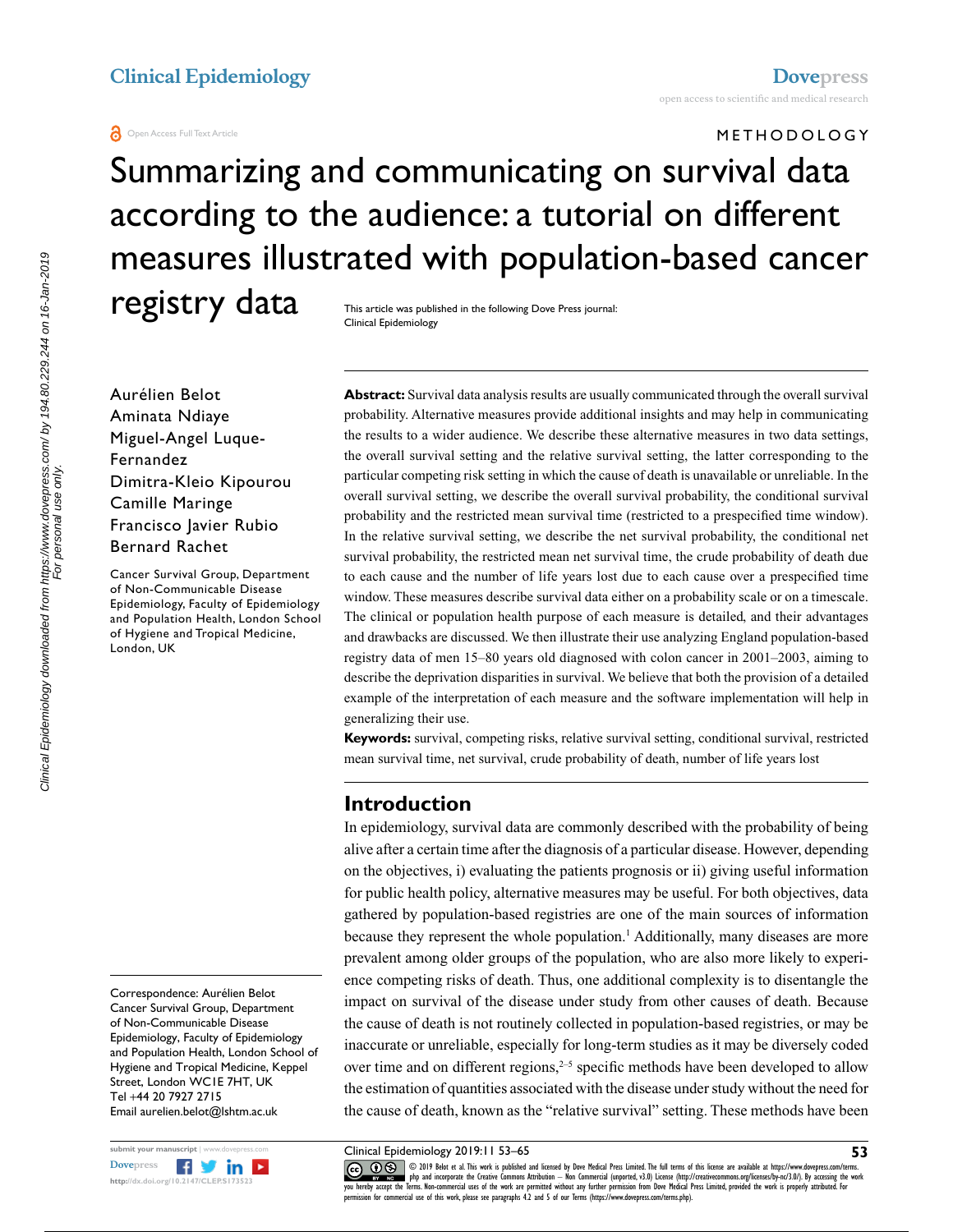mainly used in cancer epidemiology, with some attempts in other clinical areas (explained in the "Discussion" section).

Our aim is to provide an overview of different timeto-event measures that can be used to summarize survival data in both the overall survival setting and the "relative survival" setting and to introduce them in a way they can be interpreted and estimated by applied researchers. In the overall survival setting, these measures are the overall survival, the conditional survival (CS) and the restricted mean survival time (RMST). In the "relative survival" setting, the measures detailed below are the net survival (NS), the conditional net survival (CNS), the restricted mean net survival time (RMNST), the crude probabilities of death (CPD) due to each competing cause and the number of life years lost (NLYL) due to each competing cause. We illustrate their use and interpretation using a cancer epidemiology example with public health policy implications, where we display survival socioeconomic disparities after the diagnosis of colon cancer. We discuss their usefulness distinguishing clinical perspective from population health perspective. For reproducibility, we also provide R code for the derivation and the computation of all the measures introduced in the [Supplementary materials.](https://www.dovepress.com/get_supplementary_file.php%3Ff%3D173523.pdf)

### **Theoretical framework**

Consider a group of patients diagnosed with a specific type of cancer and followed up over a period of time. During this period, we observe the time to death  $T_i$  for a patient *i*, with the corresponding vital status  $d = 1$  (death). Patients lost to follow-up or alive at the end of the observation period are censored  $(d<sub>i</sub> = 0)$  at the time of their last known vital status. Additionally, some prognosis variables  $X_i$ , such as gender, age, among others, are known.

We consider two different settings, namely, the overall survival setting and the relative survival setting. The overall survival setting is the classical choice for survival data analysis, where the only information used in the analysis are  $T_i$ and  $d_i$ , for patient *i*, among some patient-level characteristics. In the relative survival setting, we account for the fact that patients may die from other causes than cancer and our interest translates to the survival experience related to a specific cause of interest. However, when analyzing population-based data, the cause of death is missing or not reliably known, thus leading to the relative survival setting. The relative survival setting is based on competing risks theory but applied to population-based data where the cause of death is unavailable. This distinction is useful because some statistical measures are defined only in the relative survival setting. In this setting, we use the expected or population mortality hazard as additional information in order to derive quantities specifically associated to the cancer under study.

# The "classical" overall survival setting

Overall survival and conditional survival probabilities The survival probability *P*(*T*>*t*) quantifies the probability to be alive after a certain time point *t*, and it can be written in terms of the mortality hazard  $\lambda(t)$  through the relationship  $S(t) = \exp(-\int_{0}^{t} \lambda(u) du)$ . It follows that  $1-S(t)$  quantifies the *t* (cumulative) probability of death before time *t*,  $P(T \le t)$ . An additional quantity that can be easily derived is the  $CS$ ,<sup>6–10</sup>  $CS(t|s)$ , defined as the probability of surviving further " $t$ " years given that a patient has already survived "*s*" years after the diagnosis:7

$$
CS(t|s) = P(T > t + s|T > s) = \frac{S(s+t)}{S(s)} = \exp(-\int_{s}^{s+t} \lambda(u) du)
$$
 (1)

It gives an updated survival probability for patients who survived up to time "*s*" and reflects the impact of late effects, complications or occurrence of late events (eg, recurrences) as their mortality hazard varies over time. This measure can be used as a function of the time point *s*, at which the prediction is made in order to obtain the probability that a patient survives at least "*t*" more years<sup>7</sup> after surviving the first "*s*" years from diagnosis. It could be useful to compare patient's prognosis after say 1 year of follow-up, as the mortality hazard is often high during the first year after diagnosis, hence the cohort of patients surviving the first year may have different characteristics compared to the original cohort of patients. This measure is also related to the probability of the remaining life (also known as probability of the residual life), which is defined as  $PRL(t|s) = P(T \le t + s|T > s)$ . The probability of the remaining life (PRL) is the probability that patients die within "*t*" years after having already survived "s" years from diagnosis.<sup>11</sup>

#### Restricted mean survival time

The mean survival time (MST) is the expected period of time that patients will survive after their cancer diagnosis. The calculation of the MST requires the estimation of the entire survival function (that is, until to the point when the survival probability reaches 0, in other words the follow-up is long enough for all events to be observed). This is an important limitation in practice given that survival data are typically right-censored due to random dropout or limited follow-up. This implies that the right-hand tail of the survival function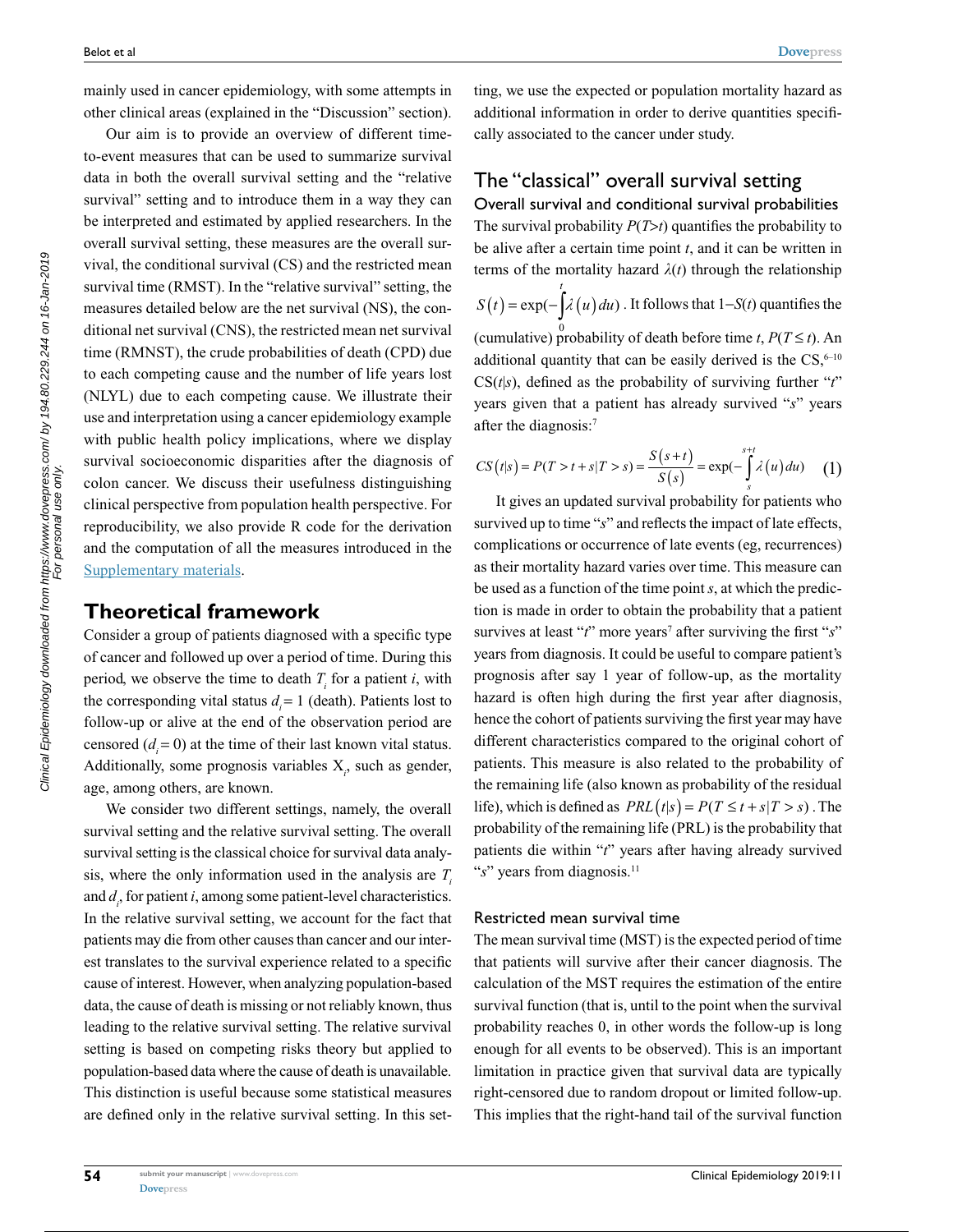is usually unobserved (ie, we do not observe the deaths for the whole cohort). The RMST represents an alternative measure that overcomes this limitation $12-17$  and is defined as the mean survival time over a prespecified time window [0-τ]. The RMST is interpreted as the τ-year life expectancy. In mathematical terms, the  $RMST(\tau)$  is defined as

$$
RMST(\tau) = \int_{0}^{\tau} S(u) du \qquad (2)
$$

It can be seen from the previous equation that the RMST is simply the area under the survival curve between time 0 and  $\tau$  (Figure 1). This measure is defined on the timescale (instead of the probability scale) and is therefore quite attractive due to its simplicity for both interpretation and communication in clinical setting.14,16,18 Moreover, the RMST is an appealing outcome measure as it produces a single summary value even in cases when the hazard ratio varies with time since diagnosis (ie, nonproportional hazards).<sup>14,19</sup> Therefore, quantifying a difference between treatments using the RMST provides a clinically meaningful measure, compared to an estimated hazard ratio, only relevant in the limited number of scenarios where the proportional hazards assumption is reasonable.

Notice the reversed perspective with the restricted mean  $\text{time lost}(\text{RMTL})^{16} \text{ } \text{RMTL}(\tau) = |1 - S(u)| du = \tau - |S(u)| du$  $\tau(t) = \int_{0}^{t} 1 - S(u) du = \tau - \int_{0}^{t} S(u)$  $1-S(u)du = \tau - S(u)du,$  which is interpreted as the expected number of years lost before time τ (compared to an "immortal" cohort). Geometrically, this quantity is the area above the survival curve (Figure 1).

# Accounting for competing risks in the relative survival data setting Net survival

Cancer patients may die from causes other than the cancer under study. However, in the relative survival setting, the cause of death is not available (or unreliable) and the mortality hazards from other causes are provided by the background mortality from the general population to deduce the excess mortality hazard that can be attributed, directly or indirectly, to the cancer under study. In mathematical terms, this means that the overall mortality hazard  $\lambda_{\text{o}}$ , for patient *i*, is the sum of two hazards, the excess hazard  $\lambda_{Ei}$  (associated to the cancer under study) and the expected hazard  $\lambda_{p_i}$ (coming from the general population):<sup>20–25</sup>

$$
\lambda_{Di}(t) = \lambda_{Ei}(t) + \lambda_{Pi}(t) \tag{3}
$$

The expected mortality hazard  $\lambda_{p_i}$  is assumed to be known. In practice,  $\lambda_{p_i}$  is usually obtained from life tables built by national statistics institutes and stratified on some sociodemographic variables (such as age, sex, calendar year, deprivation and region).



**Figure 1** Graphical representation of the different measures using simulated data: the overall survival probability (dashed black curve), the 10-year RMST (lower shaded area), the NLYL at 10 years according to each cause (NLYL<sub>cancer</sub> – upper shaded area and NLYL<sub>other</sub> – middle shaded area, which sum up to give the RMTL), and the curves of the CPD due to cancer (CPD<sub>cancer</sub>) and due to other causes (CPD<sub>other</sub>), using a (reverse) stacked display format.

**Note:** Simulated data were used for this graphical representation; therefore, the values do not match the estimated values from the manuscript (which were based on real data).

**Abbreviations:** CPD, crude probability of death; NLYL, number of life years lost; RMST, restricted mean survival time; RMTL, restricted mean time lost.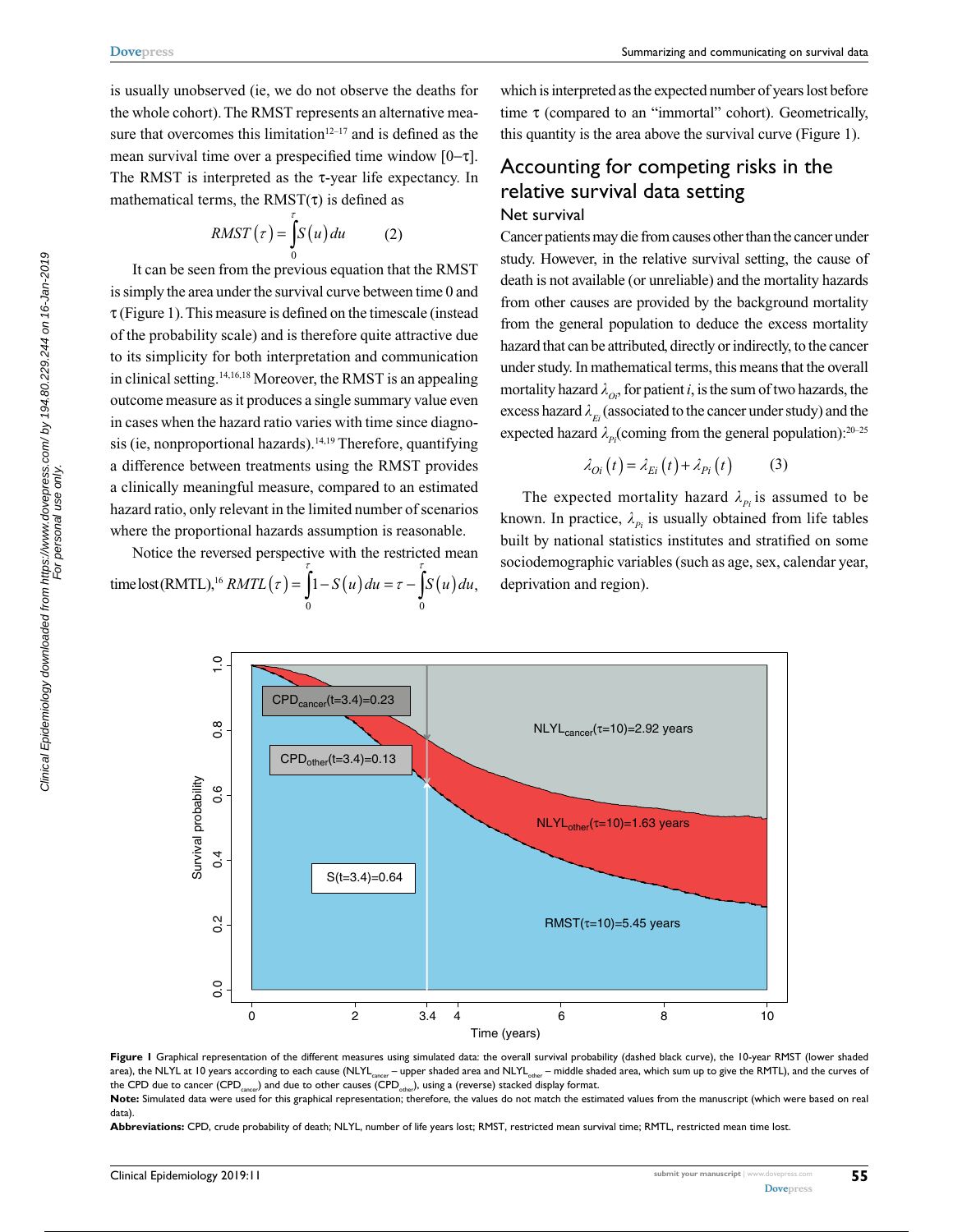The hazard functions in equation (3) are defined at "individual level". From this hazard structure in equation (3), we can derive marginal hazard and marginal survival functions (ie, defined at the "population level"). The NS function of a patient *i* is the survival derived from the excess mortality hazard  $S_{Ni}(t) = \exp(-\int \lambda_{E_i}(u) du)$ , while the NS of the *t* whole cohort (ie, marginal) is the average of individual NS functions:  $S_N(t) = \frac{1}{n} \sum_{i=1}^{n} S_{Ni}(t)$ *i n*  $(t) = -\sum S_{Ni}(t)$  $\frac{1}{n}\sum_{i=1}^n$ 1 . NS does not depend on mortality from other causes,  $22,23,26$  so it is most useful for comparing different populations after age standardization to account for the difference in the structure of age between populations.27,28 It estimates the survival that cancer patients would experience if they could only die from the cancer under study. A nonparametric estimator of NS, relying on counting process theory, was proposed by Perme et al.<sup>23</sup> This estimator is based on estimating the cumulative excess hazard in order to deduce the NS of the whole cohort  $S_N(t)$ . The marginal net hazard (ie, defined for the whole cohort) is derived from the marginal NS as a weighted sum of the individuals' excess hazards ([Supplementary materials](https://www.dovepress.com/get_supplementary_file.php%3Ff%3D173523.pdf) for more explanations on the formulas):

$$
\lambda_{N}\left(t\right) = \sum_{i=1}^{n} \frac{S_{Ni}\left(t\right)}{\sum_{i=1}^{n} S_{Ni}\left(t\right)} \lambda_{Ei}\left(t\right) \tag{4}
$$

It is worth noting that the link between individual and marginal hazards to account for individuals' heterogeneity also exists in the overall survival setting [\(Supplementary materi](https://www.dovepress.com/get_supplementary_file.php%3Ff%3D173523.pdf)[als](https://www.dovepress.com/get_supplementary_file.php%3Ff%3D173523.pdf)), but is less important to be presented compared to the relative survival setting, as explained later in the manuscript (explained in the "Crude probability of death (CPD)" section).

### Conditional net survival probability

Analogous to the overall survival setting, the CNS, *CNS* (*t*|*s*) is the probability patients survive further "*t*" years given that they have already survived "*s*" years after the diagnosis, but in the hypothetical situation where they could only die from the cancer under study:29–32

$$
CNS(t|s) = \frac{S_N(s+t)}{S_N(s)}\tag{5}
$$

### Restricted mean net survival time (RMNST)

Analogous to the derivation of the RMST in the overall survival setting (equation 2), the RMNST is defined in the relative survival setting as

$$
RMNST(\tau) = \int_{0}^{\tau} S_N(u) du \qquad (6)
$$

with the NS function replacing the overall survival from equation (2).

The RMNST represents the mean NS over a prespecified time window  $[0, \tau]$  and quantifies the mean time patients would survive if they were only exposed to the mortality hazard due to cancer between 0 and  $\tau$  years from the diagnosis. Given that this measure is not affected by other causes of death, it represents a useful tool for comparing different populations. In addition, this measure can be derived with any NS model, including nonproportional excess hazard models, in contrast to other comparison tools such as log-rank-based test for comparing NS curves which loses power in case of nonproportional hazards.33,34

### Crude probability of death (CPD)

For this measure, we first need to define the marginal causespecific hazard  $\lambda_c(t)$  and the marginal expected mortality hazard  $\lambda_p(t)$  (ie, defined on the whole population, [Supple](https://www.dovepress.com/get_supplementary_file.php%3Ff%3D173523.pdf)[mentary materials\)](https://www.dovepress.com/get_supplementary_file.php%3Ff%3D173523.pdf). They are also derived from Equation 3:

$$
\lambda_C(t) = \sum_{i=1}^n \frac{S_i(t)}{\sum_{i=1}^n S_i(t)} \lambda_{E_i}(t)
$$
(7)  

$$
\lambda_P(t) = \sum_{i=1}^n \frac{S_i(t)}{\sum_{i=1}^n S_i(t)} \lambda_{P_i}(t)
$$
(8)

At this point, it is crucial to highlight the difference between the marginal net hazard  $\lambda_{N}(t)$  and the marginal cause-specific hazard  $\lambda_c(t)$ . Both are based on a weighted average of individuals' excess hazards, $23$  and the difference lies in the weights that multiply the individual excess hazards, which are either based on the individual's NS,  $\overline{ }$ 

$$
S_{Ni}(t) = \exp\left(-\int_{0}^{t} \lambda_{Ei}(u) du\right)
$$
or on the individual's over-  
all survival  $S_i(t) = \exp\left(-\int_{0}^{t} \lambda_{Oi}(u) du\right)$  (Supplementary

[materials](https://www.dovepress.com/get_supplementary_file.php%3Ff%3D173523.pdf)). In other words,  $\lambda_N(t)$  does not depend on the individuals' expected mortality hazards, while  $\lambda_c(t)$  does. Notice that if the individual excess hazards are identical for all patients (ie, no heterogeneity observed between patients), then the two population hazards  $\lambda_{N}(t)$  and  $\lambda_{C}(t)$ are equal.<sup>23</sup>

The CPD due to cancer  $F_c(t)$  and the CPD due to other causes  $F_{p}(t)$  are defined as

$$
F_C(t) = \int_0^t S(u) \lambda_C(u) du \qquad (9)
$$
  

$$
F_P(t) = \int_0^t S(u) \lambda_P(u) du \qquad (10)
$$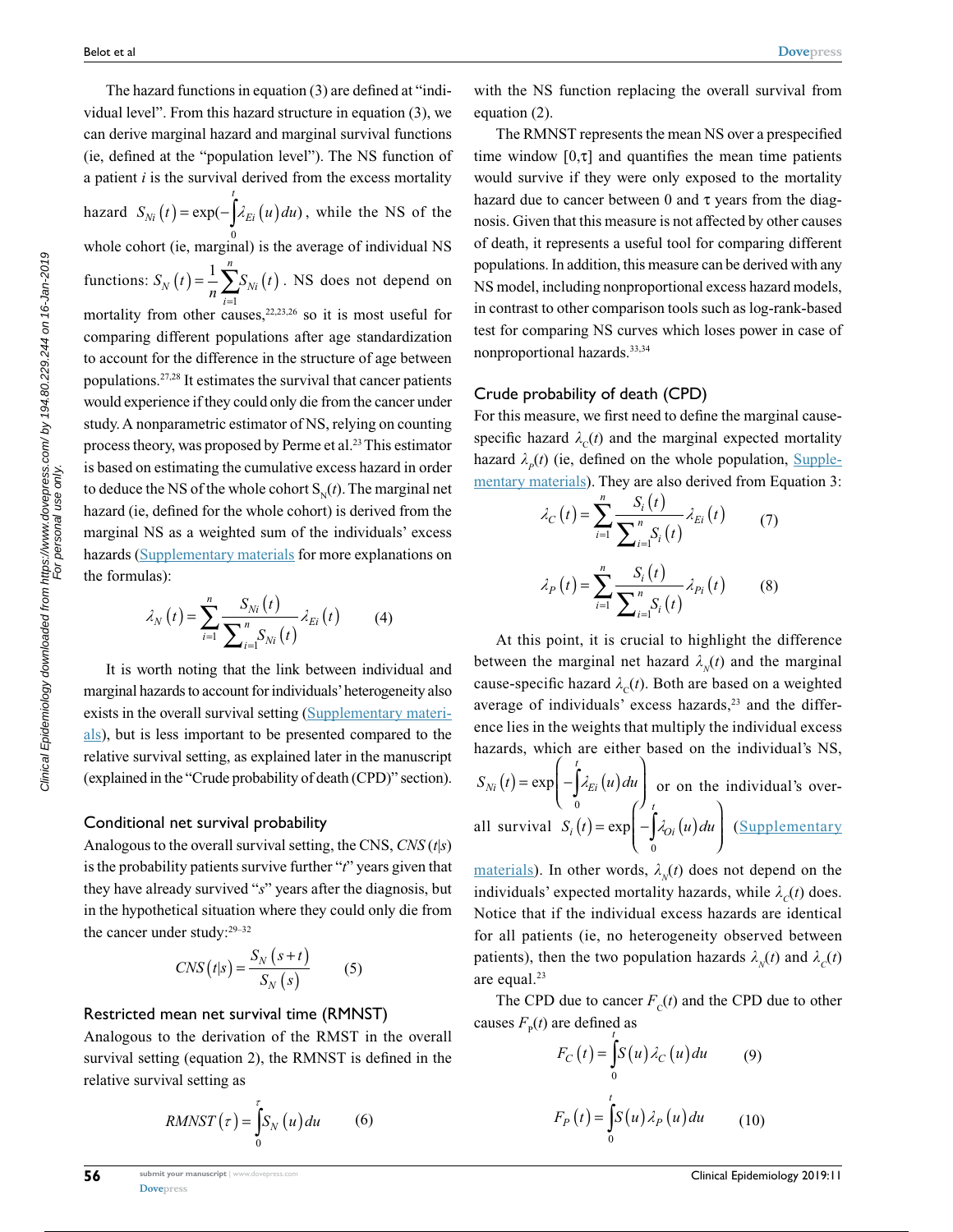Summarizing and communicating on survival data

The function  $F_c(t)$  represents the probability of dying from cancer under study before time *t*, in the presence of other causes of death.  $F<sub>p</sub>(t)$  represents the probability of dying from other causes before time *t*, in the presence of cancer as a cause of death.35,36 More specifically, by splitting the overall mortality hazard of a group of individuals as the sum of the cause-specific mortality hazard and the other-cause mortality hazard, the probability of death can be written as the sum of the probability of death due to cancer and that due to other causes (Figure 1; [Supplementary materials\)](https://www.dovepress.com/get_supplementary_file.php%3Ff%3D173523.pdf). The crude probability  $F_c(t)$  is an indicator relevant to cancer patients interested in their prognosis as well as for health care planning.24,35,37–39 In the classical competing risks framework (ie, with known and reliable information on cause of death), this measure is also known as the cause-specific cumulative incidence function $40,41$  or the absolute cause-specific risk of death.42

### Number of life years lost (NLYL)

The restricted mean of time lost can be decomposed according to the cause of death.<sup>43</sup> This decomposition can be extended to the relative survival setting. Since the overall probability of death is equal to the sum of the probability of death from cancer and the probability of death from other causes,  $1 - S(t) = F_p(t) + F_c(t)$ , we integrate this function between 0 and τ and decompose the *RMTL*(τ) (Figure 1) as  $RMTL(\tau) = \left(1 - S(t)\right)dt = \left|F_P(t)dt + \left|F_C(t)dt\right|\right|$  $\int_{t}^{t} (t - S(t)) dt = \int_{t}^{t} F_{P}(t) dt + \int_{t}^{t} F_{C}(t) dt$  (11) where each term on the right-hand side of the equation cor-

responds to the mean NLYL due to population mortality and cancer-specific mortality over a  $\tau$ -year time window, respectively.35

$$
NLYLP(\tau) = \int_{0}^{\tau} F_{P}(t) dt
$$
 (12)  

$$
NLYLC(\tau) = \int_{0}^{\tau} F_{C}(t) dt
$$
 (13)

We can also use this decomposition to compare the cancer patients to the general population, in order to quantify how many years of life expectancy patients lose because of the cancer.43–45 Rearranging Equation 11, the NLYL due to the cancer before time  $\tau$ , *NLYL<sub>c</sub>*( $\tau$ ), is defined as

$$
NLYL_C(\tau) = \int_{0}^{\tau} F_C(t) dt = \int_{0}^{\tau} \{1 - F_P(t)\} dt - \int_{0}^{\tau} S(t) dt
$$
 (14)

where the quantity  $1-F_p(t)$  can be replaced by  $S_p(t)$ , ie, the classical survival function using the population mortality rates  $\lambda_p$ . Equation 14 shows that the NLYL due to the cancer before time  $\tau$  is simply the difference between the area under the curve of the population survival minus the area under the curve of the overall survival (ie, the area between the two curves).  $46,47$ 

### **Estimation**

In both settings (overall and relative survival) and for each measure summarized in Table 1, we followed the same principle of estimation; we used nonparametric estimators and plugged them in the corresponding formulas. In the overall survival setting, we used the nonparametric Kaplan–Meier estimator<sup>40,48</sup> for overall survival and CS probabilities and for  $RMST(\tau)$ . In the relative survival setting, we used the nonparametric Pohar-Perme estimator<sup>23</sup> of NS, CNS and RMNST( $\tau$ ). For the CPD and the NLYL, we used an Aalen–Johansen type estimator defined in the relative survival setting. All analyses were done with the R software (R Foundation for Statistical Computing, Vienna, Austria), version 3.2.4 and the packages survival and relsurv. For the standard errors of the estimates, we used analytical formulas when available, or we used nonparametric boostrap<sup>49</sup> using the R-package boot (for the CNS and the RMNST). [Supplementary materials](https://www.dovepress.com/get_supplementary_file.php%3Ff%3D173523.pdf) detail the R code to perform the estimations.

### Material for the illustration

To illustrate the usefulness and the interpretations of the different measures, we analyzed records of males diagnosed with colon cancer, obtained from the England populationbased cancer registry. We aimed to describe socioeconomic disparities in (cancer) survival. We limited the analysis to the patients diagnosed between 2001 and 2003 and aged between 15 and 80 years old at diagnosis and followed up up to December 31, 2014. Thus, all patients had a minimum potential follow-up of 10 years. Estimation in the relative survival setting used life tables stratified by age, sex, calendar year, Government office region and deprivation.

Patients were categorized in five socioeconomic status groups (from the least deprived group, level 1, to the most deprived group, level 5) using national quintiles of the income domain score of the Index of Multiple Deprivation (IMD  $2004$ ,<sup>50</sup> which is a score defined at the lower super output area level in England (geographical area of approximately 1,500 inhabitants). The income domain score combines five indicators, and it measures the proportion of the population in an area experiencing deprivation related to low income. When measured at a relatively small geographical level, this ecological deprivation score is considered as a good proxy of individual deprivation, while additionally measuring the patients' social and economic environment.<sup>51,52</sup> Methodological guidelines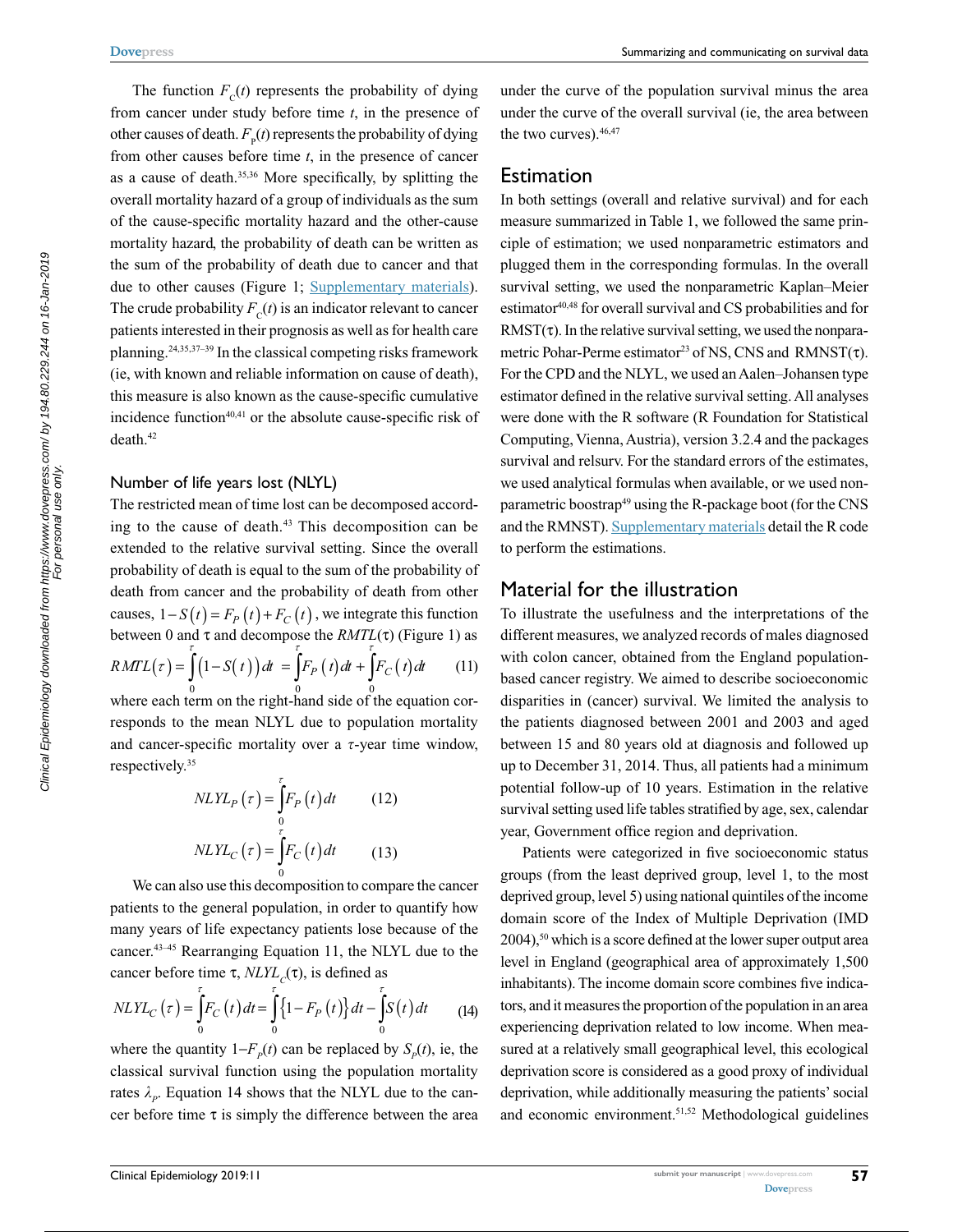Clinical Epidemiology downloaded from https://www.dovepress.com/ by 194.80.229.244 on 16-Jan-2019<br>For personal use only Clinical Epidemiology downloaded from https://www.dovepress.com/ by 194.80.229.244 on 16-Jan-2019 For personal use only.

Table 1 Equation, interpretation and general comments of the statistical measures detailed in this work for summarizing survival data, where  $\lambda$  defines the overall mortality hazard, and **Table 1** Equation, interpretation and general comments of the statistical measures detailed in this work for summarizing survival data, where *l* defines the overall mortality hazard, and Theoretical framework" section The cumulative net hazard is estimated using the Pohar-Perme estimator.23 Refer the " *lN*(*u*) the net mortality hazard due to the disease under study. (*u*).  $\mu$ ) and  $\lambda_p$ for the definition of  $\lambda_\mathsf{N}(\boldsymbol{u})$ ,  $\lambda_\mathsf{C}$ 

|                                                        | ;<br>PV<br>)<br>こんい  こく                                                     |                                                                                                                                                |                                                                                                                                                                                                                                                                                                                     |
|--------------------------------------------------------|-----------------------------------------------------------------------------|------------------------------------------------------------------------------------------------------------------------------------------------|---------------------------------------------------------------------------------------------------------------------------------------------------------------------------------------------------------------------------------------------------------------------------------------------------------------------|
| Measure<br>Setting                                     | Equation                                                                    | Interpretation                                                                                                                                 | Purpose and general comments                                                                                                                                                                                                                                                                                        |
| Overall survival<br>probability<br>Survival<br>setting | $S(t) = \exp(-\int_{0}^{t} \lambda(u) du)$                                  | Probability of being alive after time t                                                                                                        | defined on the probability scale providing the overall prognosis of patients<br>Clinical purpose;                                                                                                                                                                                                                   |
| CS probability                                         | $CS(t s) = \frac{S(s+t)}{S(s)} = \exp(-\int_{a}^{s+t} \lambda(u) du)$       | Probability of being alive further t<br>years, given alive after s years                                                                       | defined on the probability scale, providing an updated prognosis for patients alive at<br>relevant quantitative information for survivors;<br>Clinical purpose;<br>s years;                                                                                                                                         |
| T-RMST (years)                                         | $RMST(\tau) = \int S(u) du$                                                 | Mean survival time over the time<br>window [0, t] years                                                                                        | defined on the timescale, corresponding to the life expectancy over a t-year window;<br>depends on the choice of t, thus recommend to always display the survival curves for<br>number of patients at risks should be checked for long-term estimates<br>easy to interpret and to communicate;<br>Clinical purpose; |
| Relative survival<br>setting <sup>a</sup>              |                                                                             |                                                                                                                                                | Assume that i) the other-cause mortality hazard is well approximated by the general<br>population mortality hazard, and that ii) the disease under study represents a small<br>part of the general population mortality<br>a better appreciation                                                                    |
| NS probability                                         | $S_N(t) = \exp(-\int_0^1 \lambda_N(u) du)$                                  | Probability of being alive after time<br>t, if the disease under study is the<br>only possible cause of death                                  | defined on the probability scale, providing a measure of the prognosis of the disease<br>Population health purpose;<br>hypothetical situation<br>under study;                                                                                                                                                       |
| CNS probability<br>$\mathcal{E}$                       | $CNS(t s) = \frac{S_N(s+t)}{S_N(s)} = \exp(-\int_{0}^{s+t} \lambda_N(u) du$ | the disease under study is the only<br>t years, given alive after s years, if<br>Probability of being alive further<br>possible cause of death | defined on the probability scale, providing an updated measure of the prognosis of<br>the disease under study for patients alive at s years if they could only die from the<br>Population health purpose;<br>disease under study;                                                                                   |
| T-RMNST (years)                                        | $RMNST(\tau) = \int_S N(u) du$                                              | Mean net survival time over the<br>time window [0, t] years, if the<br>disease under study is the only<br>possible cause of death              | depends on the choice of t, thus recommend to always display the net survival<br>curves for a better appreciation<br>Population health purpose;<br>defined on the timescale;<br>hypothetical situation;<br>hypothetical situation                                                                                   |

(*Continued*)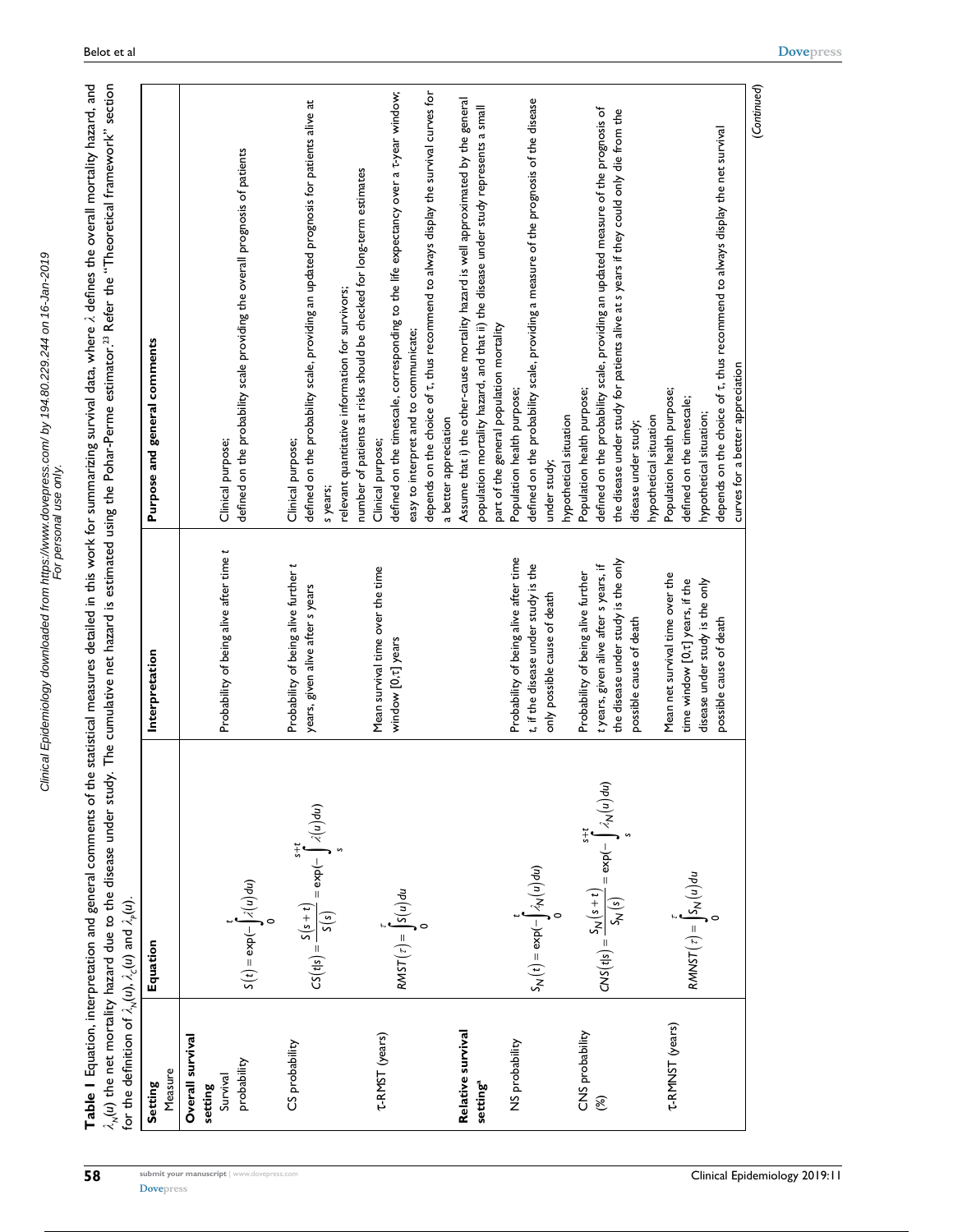| .<br>.<br>aded from https://www.dovepress.com/ by 194.80.229.244 on 16-Jan-20<br>)<br>)<br>)<br>;<br>;<br>; | )<br>)<br>)<br>) |
|-------------------------------------------------------------------------------------------------------------|------------------|
|                                                                                                             |                  |
| mond Loud                                                                                                   |                  |

**[Dovepress](www.dovepress.com)**

Table la (Continued) (*Continued*) **Table 1a**

| Setting             | Equation                                                                      | Interpretation                       | Purpose and general comments                                                                                                                                                                                                                                                                                                                                  |
|---------------------|-------------------------------------------------------------------------------|--------------------------------------|---------------------------------------------------------------------------------------------------------------------------------------------------------------------------------------------------------------------------------------------------------------------------------------------------------------------------------------------------------------|
| Measure             |                                                                               |                                      |                                                                                                                                                                                                                                                                                                                                                               |
| Crude probability   |                                                                               | Probability of death i) due to the   | Clinical and population health purposes;                                                                                                                                                                                                                                                                                                                      |
| of death i) due to  | $F_C(t) =  S(u)\lambda_C(u)du$                                                | disease under study at time t or ii) | defined on the probability scale;                                                                                                                                                                                                                                                                                                                             |
| the disease under   |                                                                               | due to the other cause at time t     | split the actual prognosis of patients according to each cause (disease under study or                                                                                                                                                                                                                                                                        |
| study or ii) due to |                                                                               |                                      | other causes);                                                                                                                                                                                                                                                                                                                                                |
| other causes        |                                                                               |                                      | recommend to always display both probabilities, as well as the two hazards, $\lambda_c(u)$ and                                                                                                                                                                                                                                                                |
|                     | $F_P(t) =  S(u)\lambda_P(u)du$                                                |                                      | $\lambda_{\rho}(\boldsymbol{u})$                                                                                                                                                                                                                                                                                                                              |
|                     |                                                                               |                                      |                                                                                                                                                                                                                                                                                                                                                               |
| NLYLi) due to       |                                                                               | NLYL i) due to the disease under     | Clinical and population health (health economist) purposes;                                                                                                                                                                                                                                                                                                   |
| the disease under   | $NLM_C(z) =  F_C(t)dt$                                                        | study or ii) due to the other causes | defined on the timescale;                                                                                                                                                                                                                                                                                                                                     |
| study or ii) due    |                                                                               |                                      | easy to interpret and communicate                                                                                                                                                                                                                                                                                                                             |
| to other causes     |                                                                               |                                      |                                                                                                                                                                                                                                                                                                                                                               |
| (years)             |                                                                               |                                      |                                                                                                                                                                                                                                                                                                                                                               |
|                     | $N L N_P(z) =  F_P(t) dt$                                                     |                                      |                                                                                                                                                                                                                                                                                                                                                               |
|                     |                                                                               |                                      |                                                                                                                                                                                                                                                                                                                                                               |
|                     |                                                                               |                                      |                                                                                                                                                                                                                                                                                                                                                               |
|                     | Abbreviations: CS, conditional survival; CNS, conditional net survival; NLYL, |                                      | Notes: Relative survival setting corresponds to the particular competing rok setting in which information of the cause of death is not reliably known.This situation is common, for example, when analyzing population-based c<br>number of life years lost; NS, net survival; RMST, restricted mean survival time; RMNST, restricted mean net survival time. |
|                     |                                                                               |                                      |                                                                                                                                                                                                                                                                                                                                                               |

describe the use of such ecological deprivation scores in the context of cancer survival and discuss their limits.<sup>53</sup>

# **Ethics approval**

We obtained the ethical and statutory approvals required for this research (PIAG 1-05(c)/2007; ECC 1-05(a)/2010; ethical approval updated April 6, 2017 (REC 13/LO/0610)), from the Confidentiality Advisory Group (CAG) part of the Health Research Authority (HRA).

# **Results**

A total of 14,316 deaths out of 19,853 patients occurred over the study period. The group aged between 65 and 74 years constituted over 40% of the patients under study (Table 2).

# Overall survival setting

# Survival and CS probabilities

The 10-year overall survival probability for all ages combined was 0.36 (95% confidence interval [CI]: 0.34, 0.37) for deprivation group 1, and 0.25 (95% CI: 0.24, 0.27) for deprivation group 5 (Table 3), and the 10-year overall survival probabilities by deprivation and age group are detailed in [Table S1](https://www.dovepress.com/get_supplementary_file.php?f=173523.pdf) and [Figure S1.](https://www.dovepress.com/get_supplementary_file.php?f=173523.pdf)

The CS gives a more optimistic picture of the prognosis, even though the deprivation disparities remain substantial: once patients survived the first 5 years, the probability to survive 5 more years CS(5|5) was 0.76 (95% CI: 0.74, 0.78) for the least deprived and 0.68 (95% CI: 0.66, 0.71) for the most deprived (Table 3). The deprivation disparity was observed in all age groups [\(Table S2; Figure S2](https://www.dovepress.com/get_supplementary_file.php%3Ff%3D173523.pdf)).

# RMST

We estimated the 10-year RMST by deprivation group, for all ages combined (Table 3) and by age group [\(Table](https://www.dovepress.com/get_supplementary_file.php%3Ff%3D173523.pdf) S3; [Figure](https://www.dovepress.com/get_supplementary_file.php%3Ff%3D173523.pdf) S3). The RMST at 10 years was estimated as 5.14 years, (95% CI: 5.01, 5.27) for the least deprived group compared to  $4.16$  years (95% CI:  $4.03$ ,  $4.30$ ) for the most deprived group of patients (Table 3).

While the 10-year RMSTs were almost similar across deprivation categories in the group aged 15–44 years, they differ by more than 1 year in the age groups 55–64 and 65–74 years. Patients aged 55–64 years survived on average 5.76 years (95% CI: 5.5, 6.02) in the least deprived group vs 4.73 years (95% CI: 4.43, 5.03) in the most deprived group of patients [\(Table S3](https://www.dovepress.com/get_supplementary_file.php?f=173523.pdf)). Patients aged 65–74 years survived on average 5.15 years (95% CI: 4.95, 5.34) in the least deprived group vs 4.04 years (95% CI: 3.83, 4.24) in the most deprived group.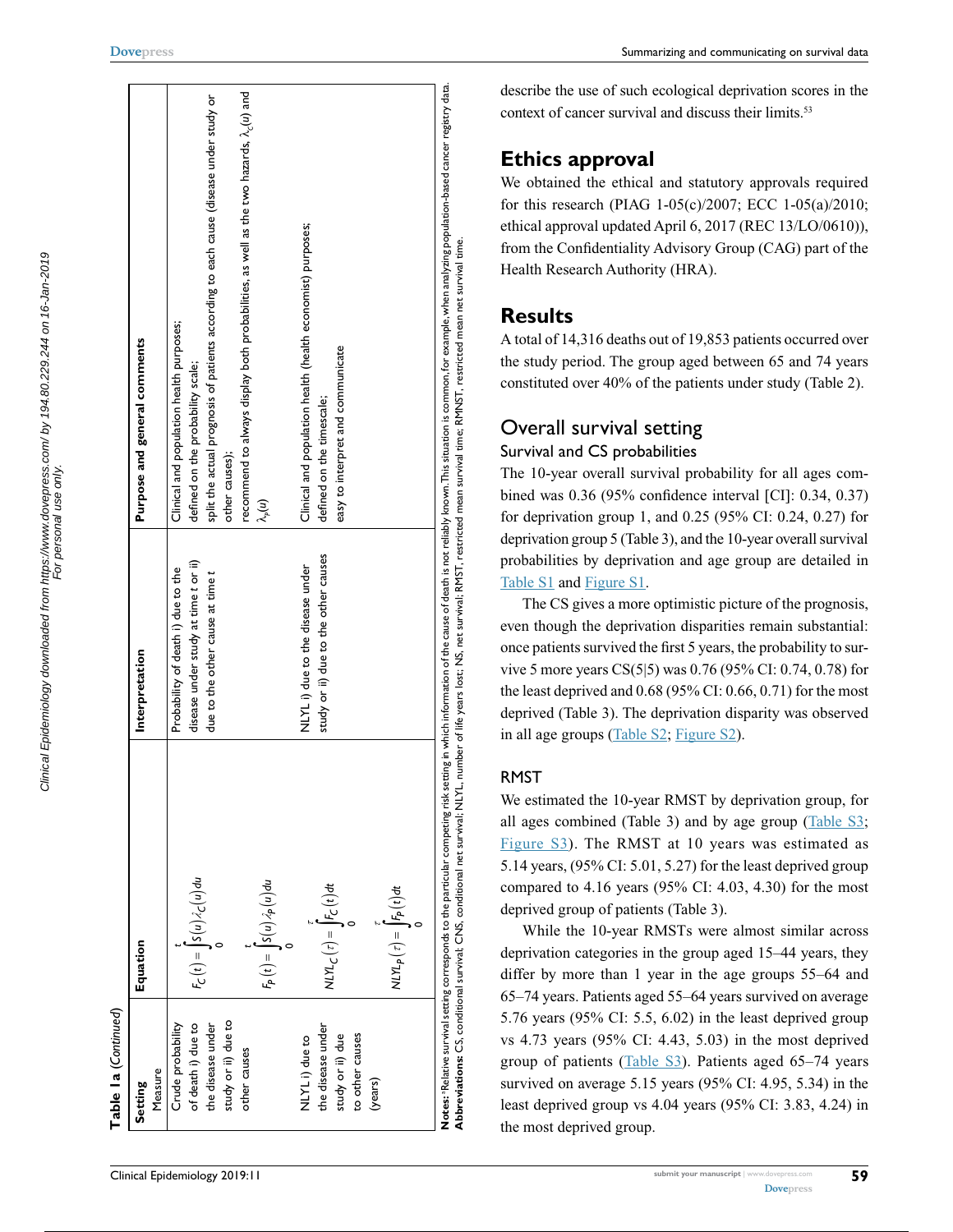# Relative survival setting NS and CNS probabilities

The 10-year NS still displays a clear disparity by deprivation group even though slightly reduced compared to the overall survival (Table 4). These disparities of NS between deprivation groups remained by age group ([Table S4; Figure](https://www.dovepress.com/get_supplementary_file.php?f=173523.pdf) [S4\)](https://www.dovepress.com/get_supplementary_file.php?f=173523.pdf). However, the deprivation disparity almost disappear on the CNS(5|5) for all ages combined (Table 4), and also by age group for patients younger than 74 years ([Table S5;](https://www.dovepress.com/get_supplementary_file.php?f=173523.pdf) [Figure](https://www.dovepress.com/get_supplementary_file.php?f=173523.pdf) S5). A nice illustration is given by cancer patients aged 55–64 years: the CNS(5|1) is quite different between the most deprived group and the other groups. But as the time we are conditioning on passes, the difference narrows [\(Table](https://www.dovepress.com/get_supplementary_file.php?f=173523.pdf) S5; [Figure S5\)](https://www.dovepress.com/get_supplementary_file.php?f=173523.pdf). It shows that most of the difference between deprivation groups happened during the beginning of the follow-up, while after 5 years, the excess mortality hazard was almost the same in the different deprivation groups, except for the group of age 75–80 years.

**Table 2** Number of cases (K) and deaths (D) observed before December 31, 2014, in men aged between 15 and 80 years old at diagnosis and diagnosed between 2001 and 2003 in England, by deprivation and age at diagnosis groups (Deprivation 1 corresponding to the less deprived and 5 to the most deprived)

| Age at       |   | <b>Deprivation group</b> | Total |       |       |       |        |
|--------------|---|--------------------------|-------|-------|-------|-------|--------|
| diagnosis    |   |                          | 2     | 3     | 4     | 5     |        |
| [15; 44]     | ĸ | 122                      | 116   | 118   | 123   | 128   | 607    |
|              | D | 57                       | 55    | 59    | 57    | 72    | 300    |
| [45;54]      | К | 326                      | 322   | 294   | 287   | 275   | 1,504  |
|              | D | 169                      | 181   | 156   | 177   | 163   | 846    |
| [55; 64]     | К | 1,017                    | 978   | 898   | 911   | 756   | 4,560  |
|              | D | 589                      | 583   | 544   | 577   | 531   | 2,824  |
| [65;74]      | К | 1,699                    | 1,740 | 1,680 | 1,669 | 1,482 | 8,270  |
|              | D | 1,180                    | 1,248 | 1,200 | 1,247 | 1,200 | 6,075  |
| [75;80]      | К | 905                      | 1,038 | 1,052 | 1,080 | 837   | 4,912  |
|              | D | 766                      | 902   | 887   | 944   | 772   | 4,271  |
| <b>Total</b> | К | 4,069                    | 4.194 | 4,042 | 4,070 | 3,478 | 19,853 |
|              | D | 2,761                    | 2,969 | 2,846 | 3,002 | 2,738 | 14,316 |

### RMNST

The RMNST at 10 years quantifies the average time patients would survive if they were only exposed to cancer-specific mortality during the next 10 years. Between the least and most deprived groups, a difference of 0.7 years was estimated: 5.74 years (95% CI: 5.58, 5.90) vs 5.02 years (95% CI: 4.84, 5.19) (Table 4). Differences in RMNST at 10 years were observed across all age groups; RMNST decreases while deprivation increases, with a steeper decrease for the most deprived group [\(Table S6; Figure S6](https://www.dovepress.com/get_supplementary_file.php?f=173523.pdf)).

# CPD

The CPD gives an overall picture of the patients' prognosis. All ages combined, the CPD from cancer 10 years after diagnosis was estimated as 0.50 (95% CI: 0.49, 0.52) for the least deprived and 0.56 (95% CI: 0.54, 0.58) for the most deprived (Table 4), while the CPD from other causes at 10 years was 0.14 (95% CI: 0.13, 0.14) for deprivation group 1 and 0.19 (95% CI: 0.19, 0.20) for deprivation group 5. We contrasted graphically the prognosis of death from cancer and from other causes, between the least deprived group and the most deprived group [\(Figure S7\)](https://www.dovepress.com/get_supplementary_file.php?f=173523.pdf). By age group, the differences between the least and the most deprived groups were more pronounced for patients aged 55–64 and 65–74 years, with substantial differences in both CPD from cancer and from other causes ([Table S7](https://www.dovepress.com/get_supplementary_file.php?f=173523.pdf)).

# NLYL

Disparities of survival between deprivation groups could also be quantified using the NLYL due to cancer and other causes. For the most deprived, the NLYL at 10 years due to cancer was 4.14 years (95% CI: 3.97, 4.28) and was 0.72 years (95% CI: 0.70, 0.75) due to other causes, compared to 4.77 (95% CI: 4.60, 4.94) and 1.08 (95% CI: 1.03; 1.12) in the least deprived group, respectively (Table 3). Those disparities varied by age group. In the 55–64 years age group, the NLYL due to cancer was around 4 years for deprivation groups 1–4,

**Table 3** Measures estimated in the classical survival setting, in men aged between 15 and 80 years old at diagnosis by deprivation group (Dep), with their 95% CIs: the survival probability at 10 years after diagnosis *S*(*t*=10), the conditional probability of surviving further *t*=5 years given that a patient already survived *s* = 5 years *CS*(*t*=5|*s*=5), and the restricted mean survival time at 10 years *RMST*(τ = 10)

|                   | Dep I               | Dep <sub>2</sub>       | Dep 3               | Dep 4               | Dep 5                 |
|-------------------|---------------------|------------------------|---------------------|---------------------|-----------------------|
| S (t=10) (%)      | $0.36(0.34 - 0.37)$ | $  0.33 (0.32 - 0.35)$ | $0.34(0.32 - 0.35)$ | $0.30(0.28 - 0.31)$ | 0.25 (0.24–0.27)      |
| $CS(t=5 s=5)$ (%) | 0.76 (0.74–0.78)    | 0.74 (0.72–0.76)       | $0.75(0.73-0.77)$   | $0.73(0.70-0.75)$   | $ 0.68(0.66 - 0.71) $ |
| $RMST(\tau = 10)$ | $5.14(5.01 - 5.27)$ | 4.93 (4.80–5.05)       | 4.92 (4.79–5.05)    | 4.58 (4.45–4.70)    | 4.16 (4.03–4.30)      |

**Abbreviations:** CS, conditional survival; RMST, restricted mean survival time.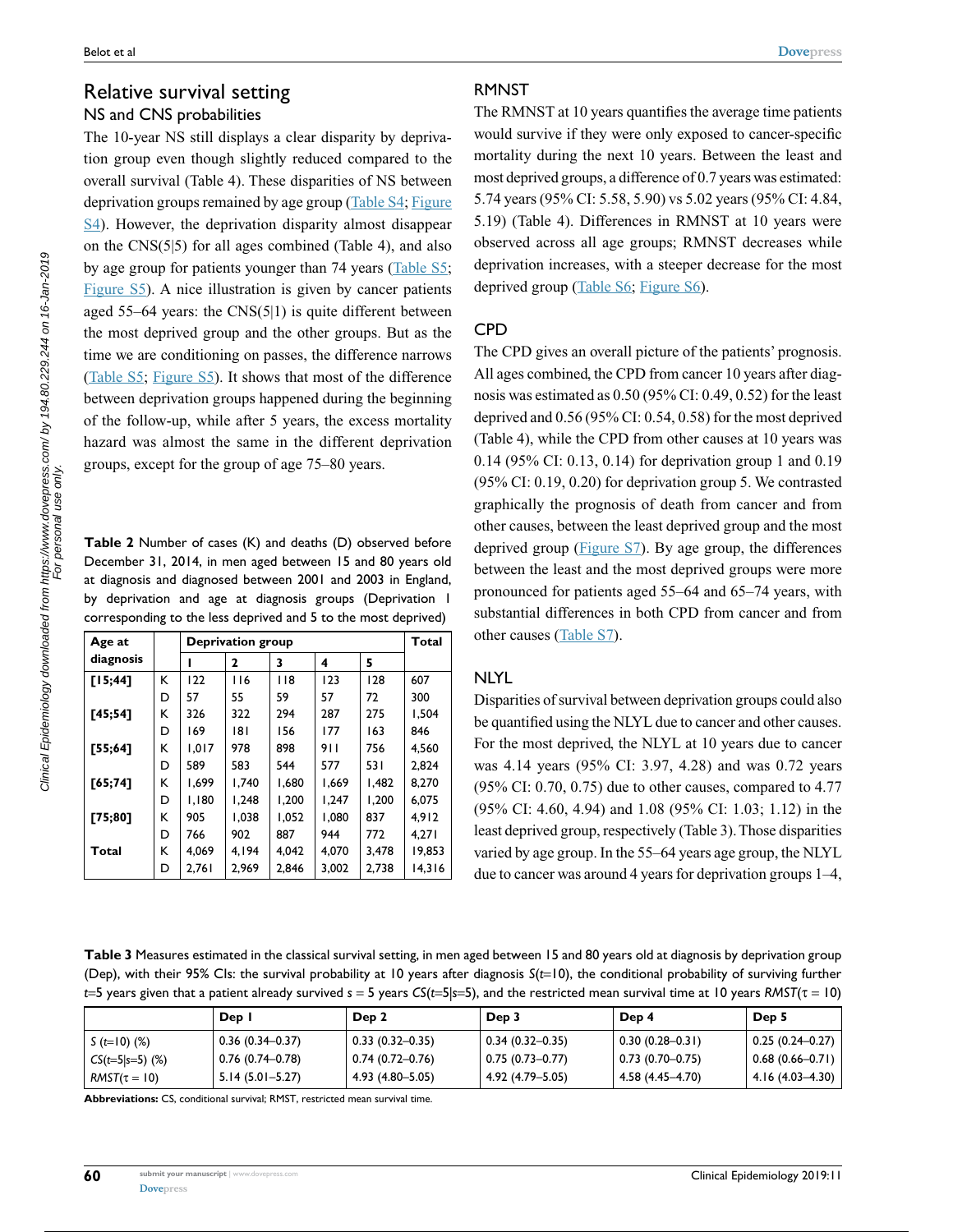|                            | Dep I               | Dep 2               | Dep 3               | Dep 4               | Dep 5               |  |  |
|----------------------------|---------------------|---------------------|---------------------|---------------------|---------------------|--|--|
|                            | Estimate (95% CI)   | Estimate (95% CI)   | Estimate (95% CI)   | Estimate (95% CI)   | Estimate (95% CI)   |  |  |
| $NS (t = 10)$ (%)          | $0.47(0.45 - 0.49)$ | $0.46(0.44 - 0.48)$ | $0.50(0.48 - 0.52)$ | $0.46(0.44 - 0.49)$ | $0.40(0.38 - 0.43)$ |  |  |
| CNS $(t = 5 s = 5)$ (%)    | $0.89(0.87 - 0.92)$ | $0.90(0.87 - 0.92)$ | $0.94(0.91 - 0.97)$ | $0.93(0.90 - 0.96)$ | $0.88(0.84 - 0.92)$ |  |  |
| RMNST $(\tau = 10)$        | $5.74(5.58 - 5.90)$ | $5.61(5.45 - 5.76)$ | 5.76 (5.57-5.92)    | 5.43 (5.29 - 5.59)  | $5.02(4.84 - 5.19)$ |  |  |
| Crude probability of death |                     |                     |                     |                     |                     |  |  |
| $F_c(t=10)$                | $0.50(0.49 - 0.52)$ | $0.51(0.49-0.53)$   | $0.48(0.46 - 0.50)$ | $0.51(0.49-0.53)$   | $0.56(0.54 - 0.58)$ |  |  |
| $F_{\rm g}$ (t = 10)       | $0.14(0.13-0.14)$   | $0.16(0.15-0.16)$   | $0.19(0.18-0.19)$   | $0.19(0.18-0.19)$   | $0.19(0.19-0.20)$   |  |  |
| Number of life years lost  |                     |                     |                     |                     |                     |  |  |
| $NLYL_c$ ( $\tau = 10$ )   | 4.14 (3.97–4.28)    | 4.24 (4.09-4.38)    | $4.11(3.95 - 4.26)$ | $4.4(4.24 - 4.55)$  | 4.77 (4.60-4.94)    |  |  |
| $NLYLp$ ( $\tau = 10$ )    | $0.72(0.70-0.75)$   | $0.83(0.80 - 0.86)$ | $0.97(0.94 - 1.01)$ | $1.03(0.99 - 1.06)$ | $1.08(1.03 - 1.12)$ |  |  |
|                            |                     |                     |                     |                     |                     |  |  |

**Table 4** Measures estimated in the relative survival setting, in men aged between 15 and 80 years old at diagnosis by deprivation group (Dep), with their 95% CIs: the NS probability at 10 years after diagnosis *NS*(*t* = 10), the CNS, *CNS*(*t* = 5|s = 5), the RMNST at 10 years *RMNST* ( $\tau$  = 10), the crude probability of death at 10 years for cancer  $F_c(t=10)$  and other causes  $F_p(t=10)$  , and the number of life years lost due to cancer NLYL<sub>c</sub>(τ = 10) and due to other causes NLYL<sub>p</sub>(τ = 10) over a 10-year time window

**Abbreviations:** CNS, conditional net survival; NLYL, number of life years lost; NS, net survival; RMNST, restricted mean net survival time.

and it was more than 4.5 years for the most deprived. The disparities in NLYL due to other causes were also substantial in age groups 55–64 and 65–74 years ([Table S8](https://www.dovepress.com/get_supplementary_file.php%3Ff%3D173523.pdf); [Figure S8\)](https://www.dovepress.com/get_supplementary_file.php%3Ff%3D173523.pdf).

# **Discussion**

Survival data are typically summarized through the probability of being alive after a certain amount of time. Even though this probability is a measure which cannot be directly assigned to individual patients (because of many unknown prognostic factors), it represents the main indicator patients (and their clinicians) are interested in. Nevertheless, alternative measures can be useful as they provide additional insights into the data as well as alternative ways of communicating cancer prognostic information to different target audiences. This need for presenting cancer survival statistics in different and complementary ways to patients, clinicians and policy makers becomes even more relevant as the burden of cancer rises worldwide.<sup>39</sup> Using colon cancer data of men diagnosed in England between 2001 and 2003 and followed up for 10 years, we illustrated the use of these alternative measures (Table 1). Overall survival shows clear deprivation-related pattern, and even after conditioning on being alive at 5 years after diagnosis, the probability to be alive after 5 more years still displays deprivation disparities (CS). The same is observed with the RMST, while quantified on a timescale. However, those measures are not able to separate the deprivation disparities associated to cancerspecific mortality from that due to other causes. Accounting for the differences in expected mortality between deprivation groups is feasible using the relative survival setting (and its

associated methodology); the obtained results in our example, however, do not explain much of these disparities. This methodology also allows to provide absolute risk of death for patients according to the cause of death, namely, cancer and other causes. Those absolute risks can be translated on the timescale using the NLYLs. It is however important to bear in mind that, when interest lies in comparing two populations, the use of NS methods (and other related measures such as CNS or RMNST) does not prevent to use conventional age standardization to account for differences in the age structure of the population.

We propose to (broadly) classify these alternative measures into two groups: those with a clinical perspective (for patients and clinicians) and those with a population health perspective (for health policy makers and economic evaluations).

From a clinical perspective, the CS is a measure providing an updated picture of the prognosis and thus a more hopeful value to communicate to patients, along their cancer pathway.7 Moreover, the CS could easily be extended to different scenarios, such as the recurrence-free survival.<sup>54</sup> When interest lies in detailing the prognosis according to the cause of death, the crude probabilities of death complement the overall survival, as it distinguishes death from cancer to death from other causes. The CPD is a useful measure of the absolute risk of death for cancer patients and has been shown to improve patient's understanding of survival statistics.<sup>55</sup> Still within a clinical perspective, intuitive and "easy to communicate" measures are those based on a metric of time (instead of probability), such as the RMST over a τ-year period of time and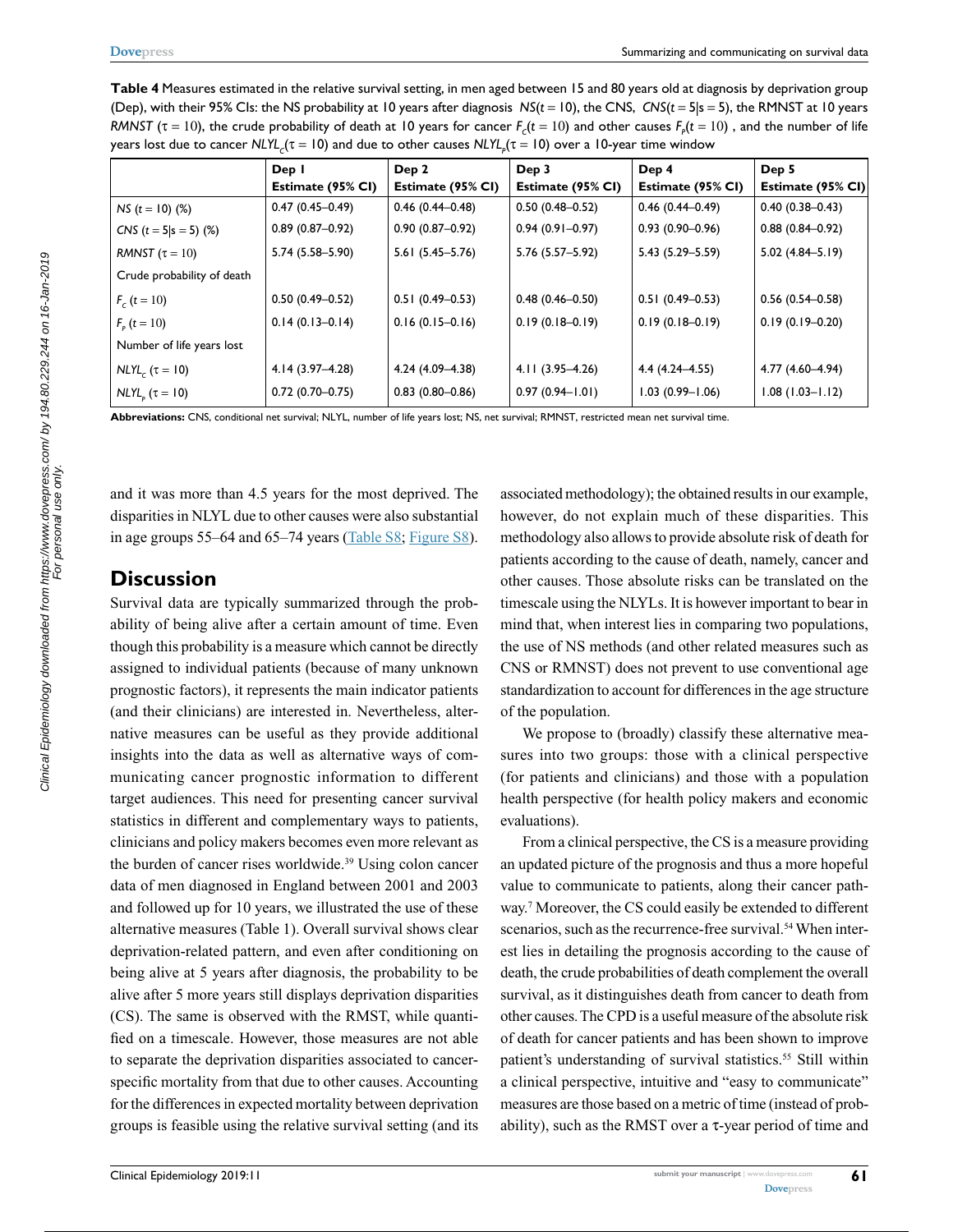the NLYL due to each cause. Those metrics help to quantify the loss in life expectancy (within a predefined time frame) between different groups.

From a population health perspective, the measures based on the net survival (NS, CNS and RMNST) are useful for comparison purposes. They allow comparisons of different populations, within a country (different periods or subpopulations) or between countries (for example, to compare the performance of their health care system in managing cancer patients). Those comparisons are not affected by the differences in background mortality between populations. The NS quantifies the differences on a probability scale, the RMNST on a timescale, while the CNS gives an updated picture of the NS over time since diagnosis. A way of deriving a CI for the difference between (say) the NS in deprivation group 1 and the NS in deprivation group 5 could be the use of resampling methods, such as nonparametric bootstrap. One should, however, notice that this corresponds to a single time point difference, while testing difference between deprivation groups of the NS curves would be more of interest.33,34 Comparing RMNST curves would be an interesting extension of a work already done for the RMST,<sup>17</sup> where the authors proposed a more sophisticated method for deriving simultaneous CIs. Other authors derived statistical tests and procedures when comparing the RMST in the context of clinical trials.<sup>56,57</sup> Measures based on NS are defined in a hypothetical world where patients could only die from their disease. Thus, their usefulness is mostly for comparisons in population health perspectives, but not for patient's actual prognosis. If one is interested in quantifying how a given variable affects the cancer-specific mortality hazard (etiological assessment), the excess mortality hazard is the quantity to use,  $25,58-60$  which is in line with the recommendation usually made in the classical competing risks setting when comparing cause-specific hazards instead of cumulative incidence functions.<sup>41,61</sup> The excess mortality hazard helps to assess the cancer prognosis for patients, ie, the lethality of the cancer.

The perspective of the health economist is more, for example, in quantifying the burden of a given disease on the society and how that disease affects the population, possibly during their working life. In that sense, the NLYL might be of interest to quantify the economic cost of patients' years of life lost at working age because of the disease. Health policy makers may use NLYL to quantify, for instance, the number of life years that could be saved by allocating more resources or reforming/changing the health care system.

We illustrated the use of these measures in cancer epidemiology, but they could also be used in other clinical areas,

where the assumption that patients can only die from the disease under study is still reasonable, such as survival after a HIV infection or following a stroke or a kidney disease diagnosis. Applying the CS and the RMST in those clinical areas can be done as detailed in the previous sections. For the relative survival setting, some research has already been done to estimate the excess mortality hazard in HIV-infected patients, $62,63$  in patients diagnosed with a kidney disease,  $64-67$ and for patients following myocardial infarction,<sup>68,69</sup> or a stroke.70 The other measures available in the relative survival setting (CNS, RMNST, CPD and NLYL) have received much less attention. However, one should be careful when using the excess mortality hazard method in a given clinical area, as one key assumption is the availability of a good approximation (with life tables) of the mortality hazard due to other causes. Depending on the context/geographical area, the life table may not provide a reasonable approximation of the mortality from other causes; for example, the life table in some sub-Saharan countries is hugely impacted by HIV mortality. Thus, the excess mortality hazard approach would need to account for this, if one is interested in estimating the excess mortality due to HIV infection.<sup>71</sup>

We used observational data to illustrate the deprivation disparities in survival using different measures, and these measures were used as exploratory/descriptive tools rather than explanatory tools. Indeed, evaluating the effect of deprivation on these colon cancer disparities would call for methods besides standardization via life table data to account for confounding. Recent literature employs some of these alternative measures coupled with causal inference techniques. For instance, causal inference methods using the RMST in the overall survival setting have been developed recently.72,73 There are also causal inference studies in the context of the competing risks setting with known cause of death.74 The restricted mean residual lifetime has also been combined with g-computation to estimate an average causal effect.<sup>75</sup>

We presented and described the use of different ways for summarizing cancer survival data, each of them contributing differently to provide information to patients, clinicians, health policy makers and health economists on the disease disparities in deprivation groups. Even though we illustrated the use of these measures using nonparametric estimators, parametric and semiparametric hazard-based regression models could be also used. We provided the R code for implementing all these measures with the hope that the reader will start applying and comparing different and complementary measures in the presentation of survival data.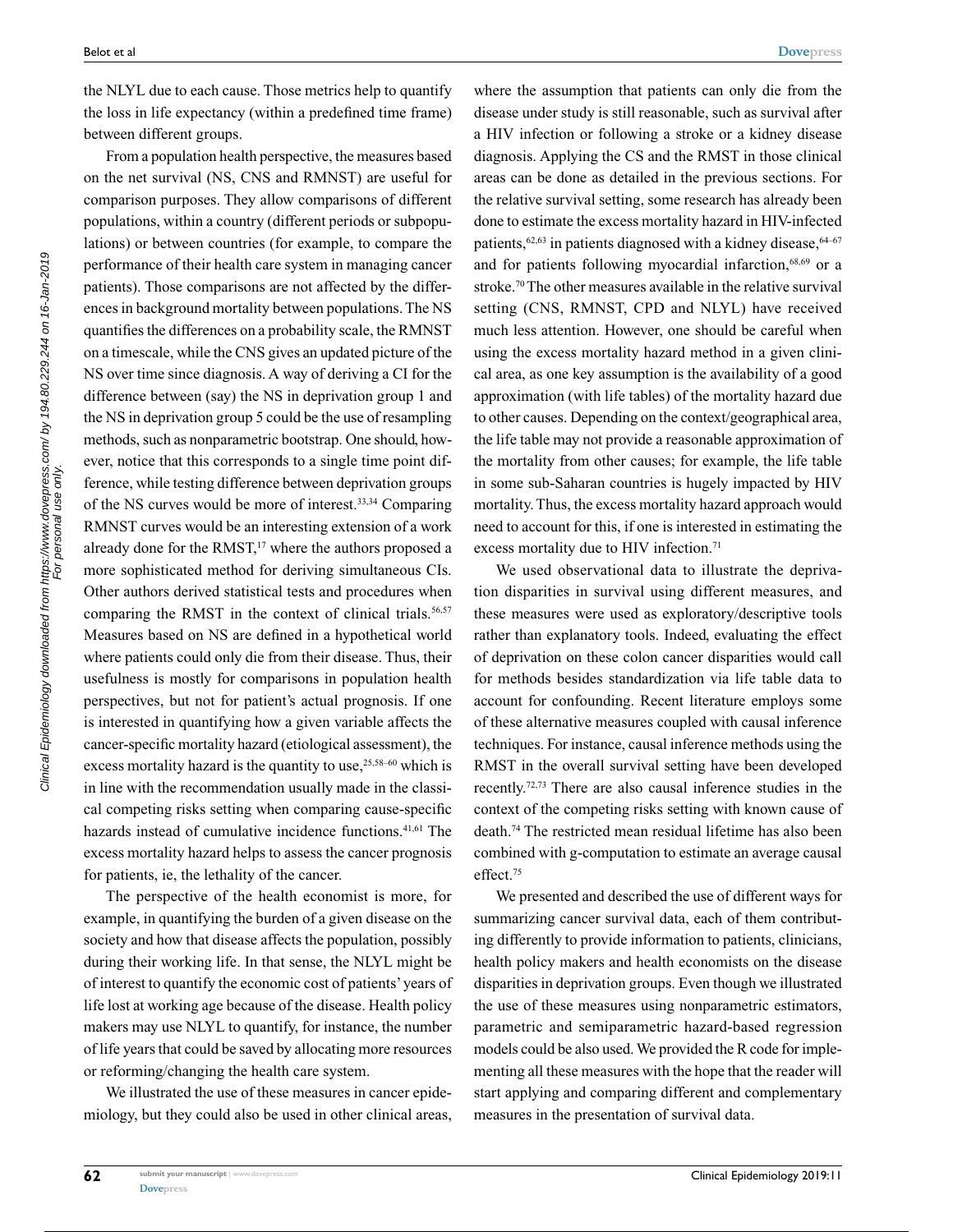# **Abbreviations**

CS, conditional survival; CNS, conditional net survival; CPD, crude probability of death; NLYL, number of life years lost; NS, net survival; MST, mean survival time; PRL, probability of the remaining life; RMST, restricted mean survival time; RMNST, restricted mean net survival time; RMTL, restricted mean time lost.

# **Acknowledgments**

The authors thank Jacques Estève for useful advice on the first draft of the manuscript, and the members of the Cancer Survival Group of the London School of Hygiene & Tropical Medicine for interesting discussion on the topic. This research was supported by Cancer Research UK grant number C7923/ A18525. The findings and conclusions in this report are those of the authors and do not necessarily represent the views of Cancer Research UK. Miguel-Angel Luque-Fernandez is supported by the Spanish National Institute of Health Carlos III Miguel Servet I Investigator Award (CP17/00206). This research has been finalized while Aurélien Belot was fellow at the Collegium - Lyon Institute for Advanced Study 2018-2019.

# **Author contributions**

AB, MALF and BR developed the concept and design of the study. AB and AN were involved in the data preparation, carried out the data analysis and wrote the manuscript. All authors contributed to data analysis, drafting and revising the article, gave final approval of the version to be published, and agree to be accountable for all aspects of the work.

# **Disclosure**

The authors report no conflicts of interest in this work.

# **References**

- 1. Brewster DH, Coebergh JW, Storm HH. Population-based cancer registries: the invisible key to cancer control. *Lancet Oncol*. 2005;6(4):193–195.
- 2. Percy C, Stanek E, Gloeckler L. Accuracy of cancer death certificates and its effect on cancer mortality statistics. *Am J Public Health*. 1981;71(3):242–250.
- 3. Mant J, Wilson S, Parry J, et al. Clinicians didn't reliably distinguish between different causes of cardiac death using case histories. *J Clin Epidemiol*. 2006;59(8):862–867.
- 4. Johnson CJ, Hahn CG, Fink AK, German RR. Variability in cancer death certificate accuracy by characteristics of death certifiers. *Am J Forensic Med Pathol*. 2012;33(2):137–142.
- 5. Schaffar R, Rapiti E, Rachet B, Woods L. Accuracy of cause of death data routinely recorded in a population-based cancer registry: impact on cause-specific survival and validation using the Geneva Cancer Registry. *BMC Cancer*. 2013;13:609.
- 6. Skuladottir H, Olsen JH. Conditional survival of patients with the four major histologic subgroups of lung cancer in Denmark. *J Clin Oncol*. 2003;21(16):3035–3040.
- 7. Hieke S, Kleber M, König C, Engelhardt M, Schumacher M. Conditional Survival: A Useful Concept to Provide Information on How Prognosis Evolves over Time. *Clin Cancer Res*. 2015;21(7):1530–1536.
- 8. Zabor EC, Gonen M, Chapman PB, Panageas KS. Dynamic prognostication using conditional survival estimates. *Cancer*. 2013;119(20):3589–3592.
- 9. Xing Y, Chang GJ, Hu CY, et al. Conditional survival estimates improve over time for patients with advanced melanoma: results from a population-based analysis. *Cancer*. 2010;116(9):2234–2241.
- 10. Haydu LE, Scolyer RA, Lo S, et al. Conditional Survival: An Assessment of the Prognosis of Patients at Time Points After Initial Diagnosis and Treatment of Locoregional Melanoma Metastasis. *J Clin Oncol*. 2017;35(15):1721–1729.
- 11. Rubio FJ, Hong Y. Survival and lifetime data analysis with a flexible class of distributions. *J Appl Stat*. 2016;43(10):1794–1813.
- 12. Karrison TG. Use of Irwin's restricted mean as an index for comparing survival in different treatment groups--interpretation and power considerations. *Control Clin Trials*. 1997;18(2):151–167.
- 13. Irwin JO. The standard error of an estimate of expectation of life, with special reference to expectation of tumourless life in experiments with mice. *J Hyg*. 1949;47(2):188–189.
- 14. Royston P, Parmar MK. The use of restricted mean survival time to estimate the treatment effect in randomized clinical trials when the proportional hazards assumption is in doubt. *Stat Med*. 2011;30(19):2409–2421.
- 15. Andersen PK, Hansen MG, Klein JP. Regression analysis of restricted mean survival time based on pseudo-observations. *Lifetime Data Anal*. 2004;10(4):335–350.
- 16. Uno H, Claggett B, Tian L, et al. Moving beyond the hazard ratio in quantifying the between-group difference in survival analysis. *J Clin Oncol*. 2014;32(22):2380–2385.
- 17. Zhao L, Claggett B, Tian L, et al. On the restricted mean survival time curve in survival analysis. *Biometrics*. 2016;72(1):215–221.
- 18. Eng KH, Seagle BL. Covariate-Adjusted Restricted Mean Survival Times and Curves. *J Clin Oncol*. 2017;35(4):465–466.
- 19. Royston P, Parmar MK. Restricted mean survival time: an alternative to the hazard ratio for the design and analysis of randomized trials with a time-to-event outcome. *BMC Med Res Methodol*. 2013;13:152.
- 20. Berkson J, Gage RP. Calculation of survival rates for cancer. *Proc Staff Meet Mayo Clin*. 1950;25(11):270–286.
- 21. Ederer F, Axtell LM, Cutler SJ. The relative survival rate: a statistical methodology. *Natl Cancer Inst Monogr*. 1961;6:101–121.
- 22. Pohar Perme M, Estève J, Rachet B. Analysing population-based cancer survival – settling the controversies. *BMC Cancer*. 2016;16(1):933.
- 23. Perme MP, Stare J, Estève J. On estimation in relative survival. *Biometrics*. 2012;68(1):113–120.
- 24. Mariotto AB, Noone AM, Howlader N, et al. Cancer survival: an overview of measures, uses, and interpretation. *J Natl Cancer Inst Monogr*. 2014;2014(49):145–186.
- 25. Estève J, Benhamou E, Croasdale M, Raymond L. Relative survival and the estimation of net survival: elements for further discussion. *Stat Med*. 1990;9(5):529–538.
- 26. Danieli C, Remontet L, Bossard N, Roche L, Belot A. Estimating net survival: the importance of allowing for informative censoring. *Stat Med*. 2012;31(8):775–786.
- 27. de Angelis R, Sant M, Coleman MP, et al. Cancer survival in Europe 1999-2007 by country and age: results of EUROCARE-5 – a populationbased study. *Lancet Oncol*. 2014;15(1):23–34.
- 28. Allemani C, Weir HK, Carreira H, et al. Global surveillance of cancer survival 1995–2009: analysis of individual data for 25, 676, 887 patients from 279 population-based registries in 67 countries (CONCORD-2). *Lancet*. 2015;385(9972):977–1010.
- 29. Bouvier AM, Remontet L, Hedelin G, et al. Conditional relative survival of cancer patients and conditional probability of death: a French National Database analysis. *Cancer*. 2009;115(19):4616–4624.
- 30. Shack L, Bryant H, Lockwood G, Ellison LF. Conditional relative survival: a different perspective to measuring cancer outcomes. *Cancer Epidemiol*. 2013;37(4):446–448.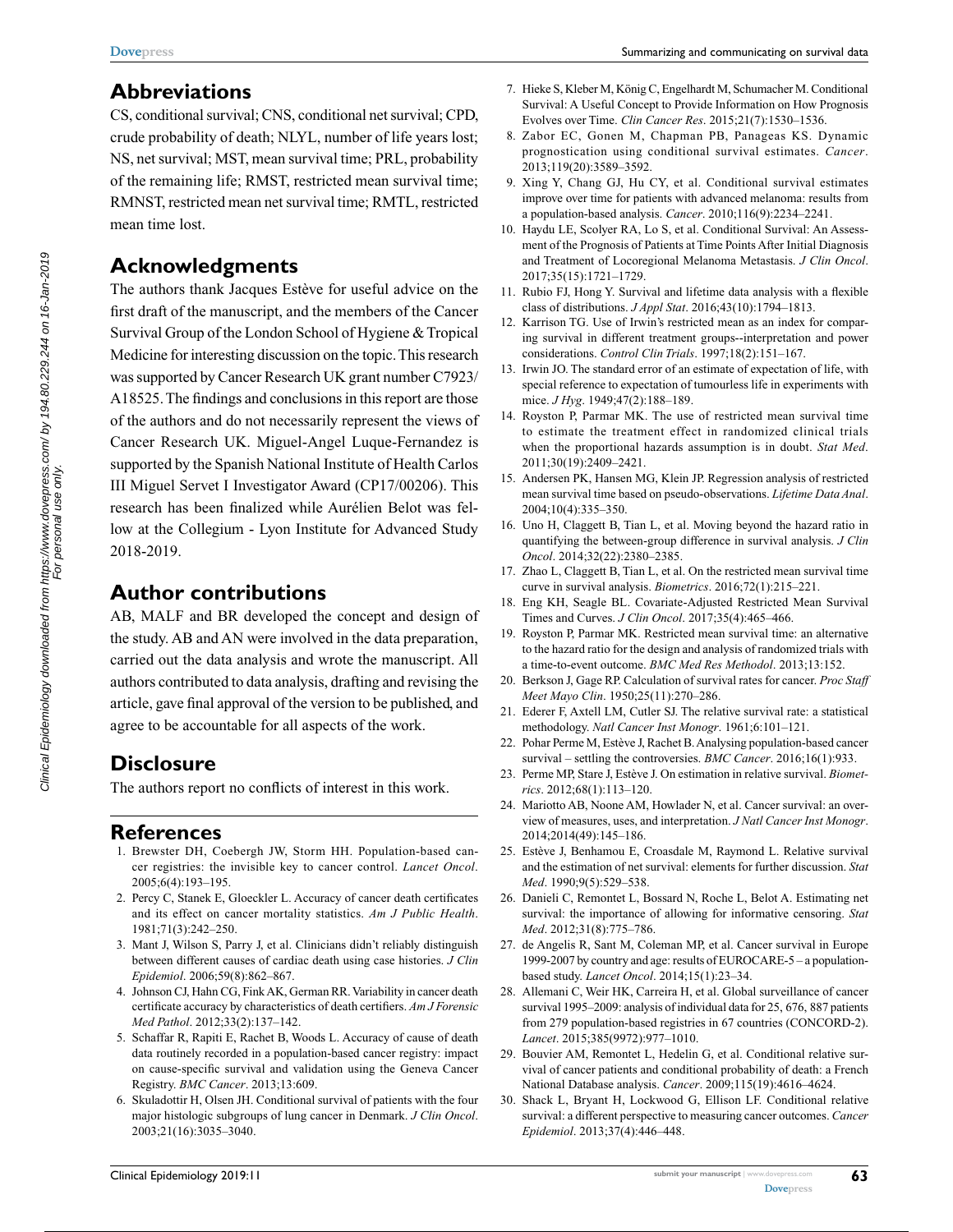- Clinical Epidemiology downloaded from https://www.dovepress.com/ by 194.80.229.244 on 16-Jan-2019<br>For personal use only. Clinical Epidemiology downloaded from https://www.dovepress.com/ by 194.80.229.244 on 16-Jan-2019 For personal use only.
- 31. Janssen-Heijnen ML, Gondos A, Bray F, et al. Clinical relevance of conditional survival of cancer patients in europe: age-specific analyses of 13 cancers. *J Clin Oncol*. 2010;28(15):2520–2528.
- 32. Yu XQ, Baade PD, O'Connell DL. Conditional survival of cancer patients: an Australian perspective. *BMC Cancer*. 2012;12(1):460.
- 33. Grafféo N, Castell F, Belot A, Giorgi R. A log-rank-type test to compare net survival distributions. *Biometrics*. 2016;72(3):760–769.
- 34. Pavlič K, Perme MP. On comparison of net survival curves. *BMC Med Res Methodol*. 2017;17(1):79.
- 35. Cronin KA, Feuer EJ. Cumulative cause-specific mortality for cancer patients in the presence of other causes: a crude analogue of relative survival. *Stat Med*. 2000;19(13):1729–1740.
- 36. Lambert PC, Dickman PW, Nelson CP, Royston P. Estimating the crude probability of death due to cancer and other causes using relative survival models. *Stat Med*. 2010;29(7–8):885–895.
- 37. Lee M, Cronin KA, Gail MH, Feuer EJ. Predicting the absolute risk of dying from colorectal cancer and from other causes using populationbased cancer registry data. *Stat Med*. 2012;31(5):489–500.
- 38. Charvat H, Bossard N, Daubisse L, Binder F, Belot A, Remontet L. Probabilities of dying from cancer and other causes in French cancer patients based on an unbiased estimator of net survival: a study of five common cancers. *Cancer Epidemiol*. 2013;37(6):857–863.
- 39. Eloranta S, Adolfsson J, Lambert PC, et al. How can we make cancer survival statistics more useful for patients and clinicians: an illustration using localized prostate cancer in Sweden. *Cancer Causes Control*. 2013;24(3):505–515.
- 40. Geskus RB. *Data Analysis with Competing Risks and Intermediate States*. Boca Raton: Taylor & Francis; 2016:247.
- 41. Andersen PK, Geskus RB, de Witte T, Putter H. Competing risks in epidemiology: possibilities and pitfalls. *Int J Epidemiol*. 2012;41(3):861–870.
- 42. Benichou J, Gail MH. Estimates of absolute cause-specific risk in cohort studies. *Biometrics*. 1990;46(3):813–826.
- 43. Andersen PK. Decomposition of number of life years lost according to causes of death. *Stat Med*. 2013;32(30):5278–5285.
- 44. Hakama M, Hakulinen T. Estimating the expectation of life in cancer survival studies with incomplete follow-up information. *J Chronic Dis*. 1977;30(9):585–597.
- 45. Chu PC, Wang JD, Hwang JS, Chang YY. Estimation of life expectancy and the expected years of life lost in patients with major cancers: extrapolation of survival curves under high-censored rates. *Value Health*. 2008;11(7):1102–1109.
- 46. Baade PD, Youlden DR, Andersson TM, et al. Estimating the change in life expectancy after a diagnosis of cancer among the Australian population. *BMJ Open*. 2015;5(4):e006740.
- 47. Dehbi HM, Royston P, Hackshaw A. Life expectancy difference and life expectancy ratio: two measures of treatment effects in randomised trials with non-proportional hazards. *BMJ*. 2017;357:j2250.
- 48. Kalbfleisch JD, Prentice RL. *The Statistical Analysis of Failure Time Data*. 2nd ed. Hoboken, NJ: John Wiley; 2002.
- 49. Diciccio TJ, Efron B. Bootstrap confidence intervals. *Statist Sci*. 1996;11(3):189–228.
- 50. Neighbourhood Renewal Unit. *The English Indices of Deprivation 2004 (revised)*. London: Office for the Deputy Prime Minister; 2004.
- 51. Woods LM, Rachet B, Coleman MP. Choice of geographic unit influences socioeconomic inequalities in breast cancer survival. *Br J Cancer*. 2005;92(7):1279–1282.
- 52. Diez Roux AV. Investigating neighborhood and area effects on health. *Am J Public Health*. 2001;91(11):1783–1789.
- 53. Belot A, Remontet L, Rachet B, et al. Describing the association between socioeconomic inequalities and cancer survival: methodological guidelines and illustration with population-based data. *Clin Epidemiol*. 2018;10:561–573.
- 54. Zamboni BA, Yothers G, Choi M, et al. Conditional survival and the choice of conditioning set for patients with colon cancer: an analysis of NSABP trials C-03 through C-07. *J Clin Oncol*. 2010;28(15): 2544–2548.
- 55. Fagerlin A, Zikmund-Fisher BJ, Ubel PA. Helping patients decide: ten steps to better risk communication. *J Natl Cancer Inst*. 2011;103(19):1436–1443.
- 56. Horiguchi M, Cronin AM, Takeuchi M, Uno H. A flexible and coherent test/estimation procedure based on restricted mean survival times for censored time-to-event data in randomized clinical trials. *Stat Med*. 2018;37(15):2307–2320.
- 57. Tian L, Fu H, Ruberg SJ, Uno H, Wei LJ. Efficiency of two sample tests via the restricted mean survival time for analyzing event time observations. *Biometrics*. 2018;74(2):694–702.
- 58. Remontet L, Bossard N, Belot A, Estève J; French network of cancer registries FRANCIM. An overall strategy based on regression models to estimate relative survival and model the effects of prognostic factors in cancer survival studies. *Stat Med*. 2007;26(10):2214–2228.
- 59. Charvat H, Remontet L, Bossard N, et al. A multilevel excess hazard model to estimate net survival on hierarchical data allowing for nonlinear and non-proportional effects of covariates. *Stat Med*. 2016;35(18): 3066–3084.
- 60. Luque-Fernandez MA, Belot A, Quaresma M, Maringe C, Coleman MP, Rachet B. Adjusting for overdispersion in piecewise exponential regression models to estimate excess mortality rate in population-based research. *BMC Med Res Methodol*. 2016;16(1):129.
- 61. Putter H, Fiocco M, Geskus RB. Tutorial in biostatistics: competing risks and multi-state models. *Stat Med*. 2007;26(11):2389–2430.
- 62. Bhaskaran K, Hamouda O, Sannes M, et al. Changes in the risk of death after HIV seroconversion compared with mortality in the general population. *JAMA*. 2008;300(1):51–59.
- 63. Mcdavid Harrison K, Ling Q, Song R, Hall HI. County-level socioeconomic status and survival after HIV diagnosis, United States. *Ann Epidemiol*. 2008;18(12):919–927.
- 64. Elie C, de Rycke Y, Jais J, Landais P. Appraising relative and excess mortality in population-based studies of chronic diseases such as endstage renal disease. *Clin Epidemiol*. 2011;3:157–169.
- 65. Nordio M, Limido A, Maggiore U, et al. Survival in patients treated by long-term dialysis compared with the general population. *Am J Kidney Dis*. 2012;59(6):819–828.
- 66. Trébern-Launay K, Giral M, Dantal J, Foucher Y. Comparison of the risk factors effects between two populations: two alternative approaches illustrated by the analysis of first and second kidney transplant recipients. *BMC Med Res Methodol*. 2013;13(1):102.
- 67. Gibertoni D, Mandreoli M, Rucci P, et al. Excess mortality attributable to chronic kidney disease. Results from the PIRP project. *J Nephrol*. 2016;29(5):663–671.
- 68. Nelson CP, Lambert PC, Squire IB, Jones DR. Relative survival: what can cardiovascular disease learn from cancer? *Eur Heart J*. 2008;29(7): 941–947.
- 69. Alabas OA, Gale CP, Hall M, et al. Sex Differences in Treatments, Relative Survival, and Excess Mortality Following Acute Myocardial Infarction: National Cohort Study Using the SWEDEHEART Registry. *J Am Heart Assoc*. 2017;6(12):e007123.
- 70. Hardie K, Hankey GJ, Jamrozik K, Broadhurst RJ, Anderson C. Tenyear survival after first-ever stroke in the Perth community stroke study. *Stroke*. 2003;34(8):1842–1846.
- 71. Brinkhof MW, Boulle A, Weigel R, et al. Mortality of HIV-infected patients starting antiretroviral therapy in sub-Saharan Africa: comparison with HIV-unrelated mortality. *PLoS Med*. 2009;6(4):e1000066.
- 72. Chen PY, Tsiatis AA. Causal inference on the difference of the restricted mean lifetime between two groups. *Biometrics*. 2001;57(4):1030–1038.
- 73. Zhang M, Schaubel DE. Double-robust semiparametric estimator for differences in restricted mean lifetimes in observational studies. *Biometrics*. 2012;68(4):999–1009.
- 74. Calkins KL, Canan CE, Moore RD, Lesko CR, Lau B. An application of restricted mean survival time in a competing risks setting: comparing time to ART initiation by injection drug use. *BMC Med Res Methodol*. 2018;18(1):27.
- 75. Mansourvar Z, Martinussen T. Estimation of average causal effect using the restricted mean residual lifetime as effect measure. *Lifetime Data Anal*. 2017;23(3):426–438.